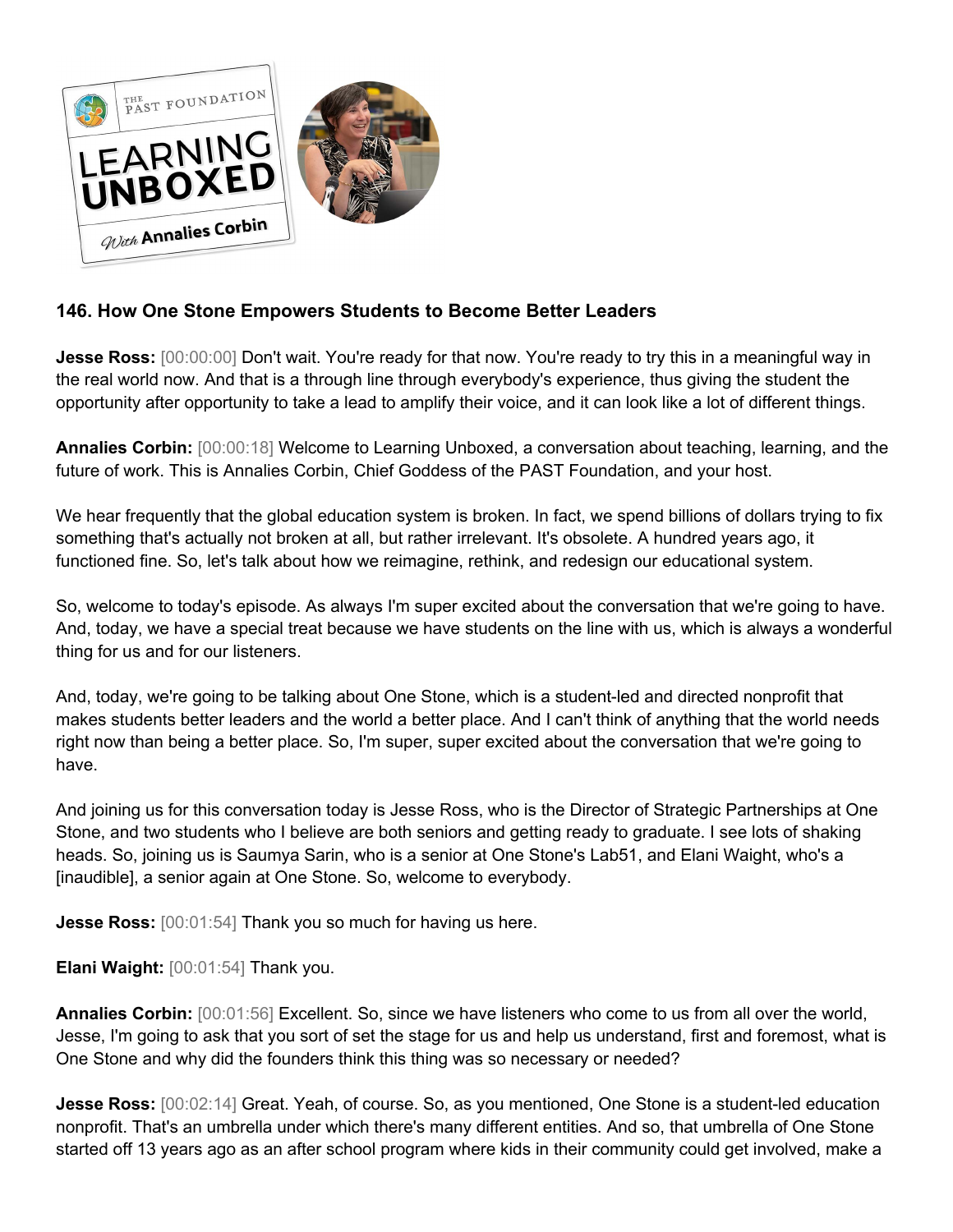change using the design thinking process. So, they were looking around and seeing that there were opportunities and problems that they could have a direct impact on.

And the founders, Joel and Teresa Poppen did the thing that they've been doing ever since, which is to say, "Well, who better than you, students, to solve these problems? And all we're going to do is help create space for that to happen." And over the course of 13 years, this after school program, which was known at the time as Project Good, grew and grew. And before long, there were students coming from all over the Treasure Valley, which is around the Boise area, as an after school program to engage in all sorts of design thinking, problem solving opportunities from things related to mental health to specific medical and prosthetic solutions that they were designing.

And before long - and I say before long - or after around nine years, the students said, "Wait a minute. Why is this just an after school program? Why doesn't our education during the day look just like this, student-led, focused on real world problems, us having a voice, us having an impact?" And, again, Joel and Teresa said, "We don't have a good answer why not. Really, we should say yes to this and make it happen." And so, that's when what is known as Lab51 started, which is a high school experience for One Stone students. And it's been running now in its fifth year. And two of our students are here to talk about what that looks like for them.

I guess I'll just add that in addition to Lab51, One Stone continues to be an umbrella organization under which there is a student-led design studio and advertising agency that works for clients around the country and around the world. There is a small business or idea incubator that takes student's ideas and brings them to life, such as a recording studio and a food truck, all sorts of cool opportunities there. Project Good still continues to be a main part of what we do, and so much more. But I'm going to turn it over to the students for them to talk a little bit about the Idea51 experience and Lab51 for them.

**Annalies Corbin:** [00:04:47] Yeah. Absolutely. Excellent. I'm super excited to hear that. So, ladies, first and foremost, before we get into the nuts and bolts of your project, which was super cool and I'm excited to talk about that, share with us about Lab51. And more importantly, because it's not for most of you - I think for either one of you, as I recall - you were not there for four years. You actually completed part of your schooling prior to, and so you're essentially finishing school with Lab51. So, talk to us about your experience there and why each of you chose this option for high school. And either one of you can just jump right in.

**Elani Waight:** [00:05:26] I chose it because I really love just being able to lead my educational experience. And I love being able to focus on anything that I was really passionate about. So, I took a genetics course, for example. And in that genetics course, we were focusing on stuff as like sex in flies, and DNA, and criminology. And I was like, "Oh, you have really cool GMOs." And I did a whole little study and survey on GMOs and I wrote a little paper about it. And I conducted a little survey of people and their opinions on it. And I just did a lot of research on it.

And I just think that was something that I wouldn't be able to do at any other school is to be able to say, "Oh. I would love to focus on this." I'm like, actually focused on it, you know.

**Saumya Sarin:** [00:06:20] I looked at One Stone actually because I did my first two years of high school in New Zealand, because my parents chose to move there and then chose to move back two years later. So, I really got a taste of how much a non-traditional high school experience can really change the way you think and change the way you approach learning as a whole.

And then, when I moved back from New Zealand, when I was looking at schools that I wanted to go to here, I found One Stone. And I was like, "Oh, this is how my brain works. This is what I want to do." I want to deep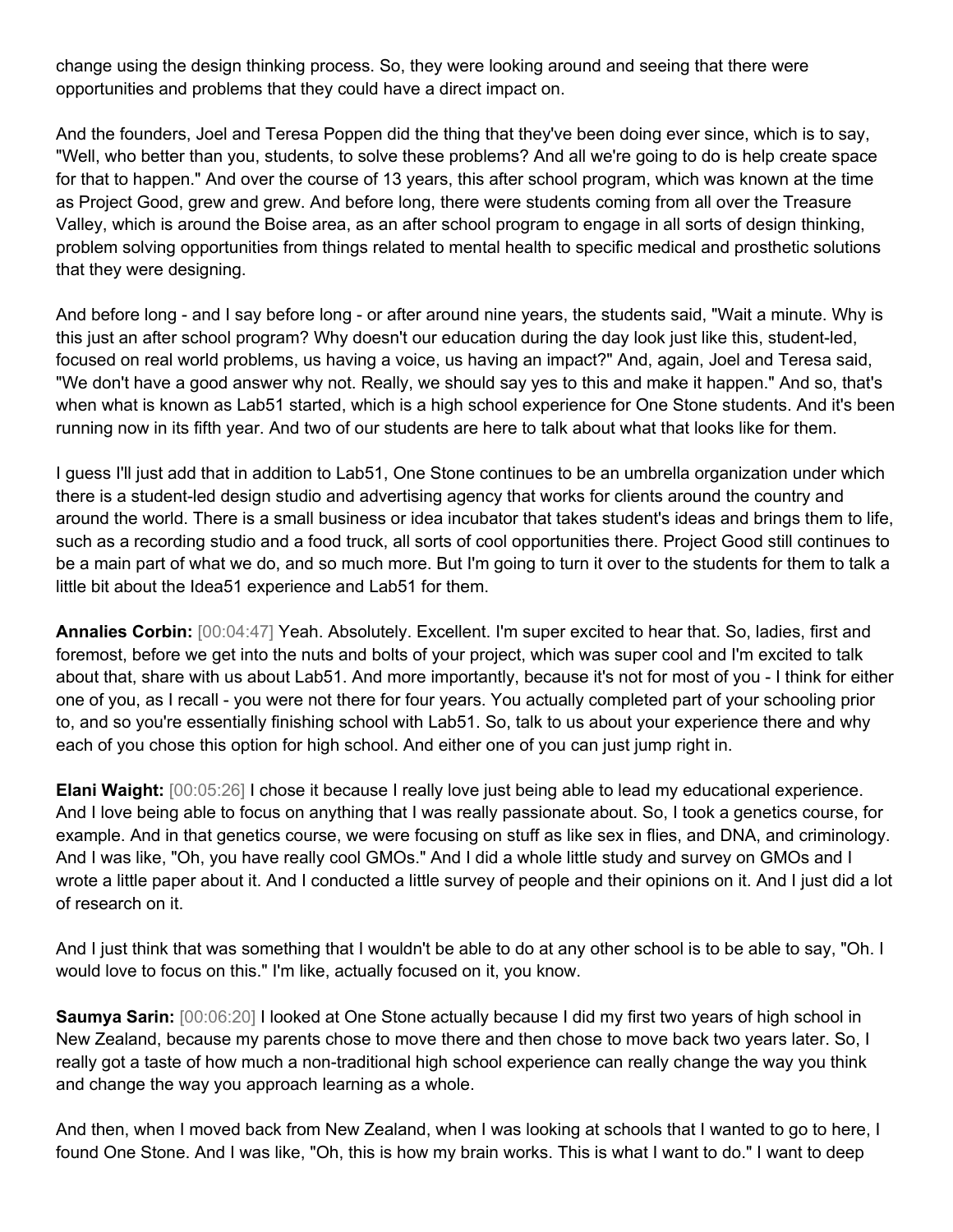dive into all of these wide ranges of interests while also trying all these new things, like Two Birds Creative Studio and like Hatch, where I can explore these fields of study that I've never, ever tried before.

And I ended up finding a whole bunch of other passions that I really, really liked while also doing things, like what Elani said, deep diving into my interests and learning a lot more about specific things that I was even more interested in that wouldn't have been involved in the curriculum if I'd gone to a normal public high school. So, I feel like I really got to take control of my learning while also giving myself a lot more freedom to try new things and to branch out in what I like to do. So, it's really cool for that reason.

**Annalies Corbin:** [00:07:44] Yeah. And I really, really love that. I mean, certainly for me and for the work at my own organization, this whole idea of students leading the way and being heavily involved in what's happening that is paramount. So, I love that.

Jesse, help our listeners understand, because one of the things I know they're struggling with right now is, "Oh. Whoa. Wait. That is so cool." But how do you manage the state or federal, depending on where you are in the world, thinking about requirements for what it takes to actually earn a high school graduation diploma. And the fact that, you know, these kids are doing something completely different. How do you balance the requirements versus really leading and pushing with passion and creativity, that sort of human-centric design focus that comes out of One Stone? How do you balance these two things out?

**Jesse Ross:** [00:08:31] Yeah. Great question. And so, one, I've got a sad four year old behind, so as we're all working from home these days, there's this challenge there. That's what our life is.

Anyway, we balance these a few ways. So, one, before I can - I do want to answer that question and I will - is, describe what this looks like in a little bit more detail. So, when we say we're student-led, one, is it's in our bylaws. Our board of directors is two-thirds students. Our chair of the board of the organization as a whole is a student. So, my boss is a student. They make decisions about our budget, our hiring. They're very much a professional board.

At the level of Lab51, we're student-led in the sense that students are picking their learning objectives and saying, "Oh. I want to grow in my mathematical mindset and I want to do that in an experience that is under the umbrella of going out to a local proposed mining site. And I want to understand, dig into the numbers on what the impact of having certain chemicals in the ground in this space will long term do, and how long those things take to decay, and what's going to happen."

So, really digging into the details and then being able to come back and say, "Here's the evidence of my learning." And all of that gets assessed in what we call our Bold Learning Objectives or, affectionately, our BLOB, which is a competency-based transcript, which our students don't graduate with any sort of grades. They graduate with a Growth Transcript that shows their growth over time in things like mathematical mindset, but also things like grit or altruism or empathy, which we value just as much, if not more, than some of the specific skills that you might see in a traditional learning environment.

So, just to kind of give that framework, we're able to do this at One Stone, and particularly in this day school, which is Lab51, by being an independent school. And so, we don't have to take any standardized tests and we don't have to have any particular requirements from the state in order to exist. There are other requirements that we balance that out, which are, for us, how do we fund this.

And we provide all of our offerings to students free of charge. That's been true of our mission from the beginning. So, whether it's after school or during the school day, that's free of charge. So, we do a lot of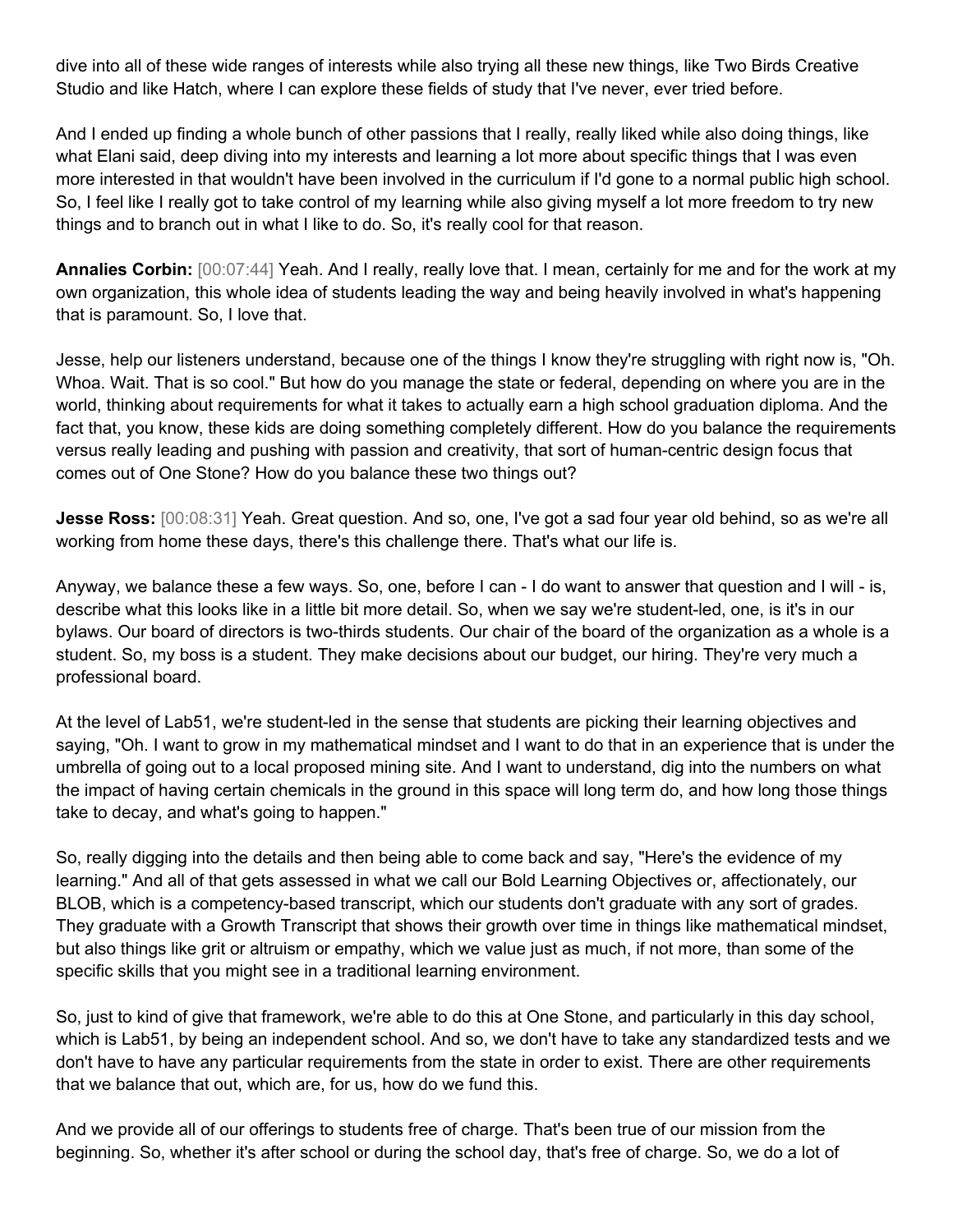fundraising. We have grants that we are working on. And we also are a model provider. And so, others around the country and around the world who want to use things, like our Growth Transcript and like our Innovative Wayfinding Program, we work with them to implement those to also help make sure that all our offerings are free for our students.

**Annalies Corbin:** [00:11:29] Right. So, essentially, just for clarification for folks, so it's a private school environment that is free because you're underwriting it through all those other mechanisms you just talked about. So, because of that, you don't have to meet the same sort of state requirements in terms of earning a high school graduation or a diploma.

But then - because I do want to follow up and go back to the gals here in just a second - I know this is going to be just one of those pieces that folks are noodling on as they're listening to this, and I want them to fully understand the full value of what the gals are going to be talking about, so I want to get this out of the way. But, ultimately, though, these kids are graduating from high school and applying into a whole host of things afterwards, including post-secondary for some of them, so how are you translating the experience at Lab51 into something that colleges and universities will then say, "Oh. We can admit that student. They're ready to do that." How does that work?

**Jesse Ross:** [00:12:30] And we will turn to the students here in a moment so we can hear their experience of that transition that they're about to make. But what I can say is that, as your listeners probably know more than others, One Stone is certainly not the first organization to be graduating students without a traditional transcript. And the colleges are becoming more and more used to this. And our students have had tremendous success, getting into over 100 college and universities in the four years that we've graduated students, earning millions of dollars of scholarship funds and merit-based scholarship funds, and having so many doors open to them.

So, what it takes for us is conversations with these colleges and universities as we apply so that we can tell them this is what you'll be receiving. You'll be receiving a Growth Transcript. And a transcript that also lists the courses, more or less, that the students have taken. But nowhere on there is there a translation into grades that make sense for what we're doing. And the colleges aren't asking for it, especially those that have had any of our students enrolled there, they come to us the next year and say, "Do you have more?"

Students that are coming out with the ability to talk about the skills that they are able to apply to a range of situations, and to be able to recognize that it's not specific knowledge that they need to carry with them, it's an understanding of their own growth mindset and ability to learn. So, we've had tremendous success with that each year, more and more.

And, in fact, that was the number one question for parents who are thinking about enrolling their students early on. And, now, we've got so many people applying to Lab51 now that we have to be, unfortunately, turning a number of people away. So, it's been really successful.

**Annalies Corbin:** [00:14:11] Yeah. It's a good problem to have and it's a problem, right? Ultimately, you'll get into the conversation of scale and what does that look like. But, for now, it's a great problem to have.

So, ladies, let's dig in a little bit to this experience. So, the two of you partnered up and participated in a Youth Innovation Challenge, which Jesse alluded to at the very beginning of the interview. And sort of that work in that project consumed an awful lot of your time. So, I want to have you share with our listeners sort of about what that was and why you participated in that, what you got out of it, what was meaningful.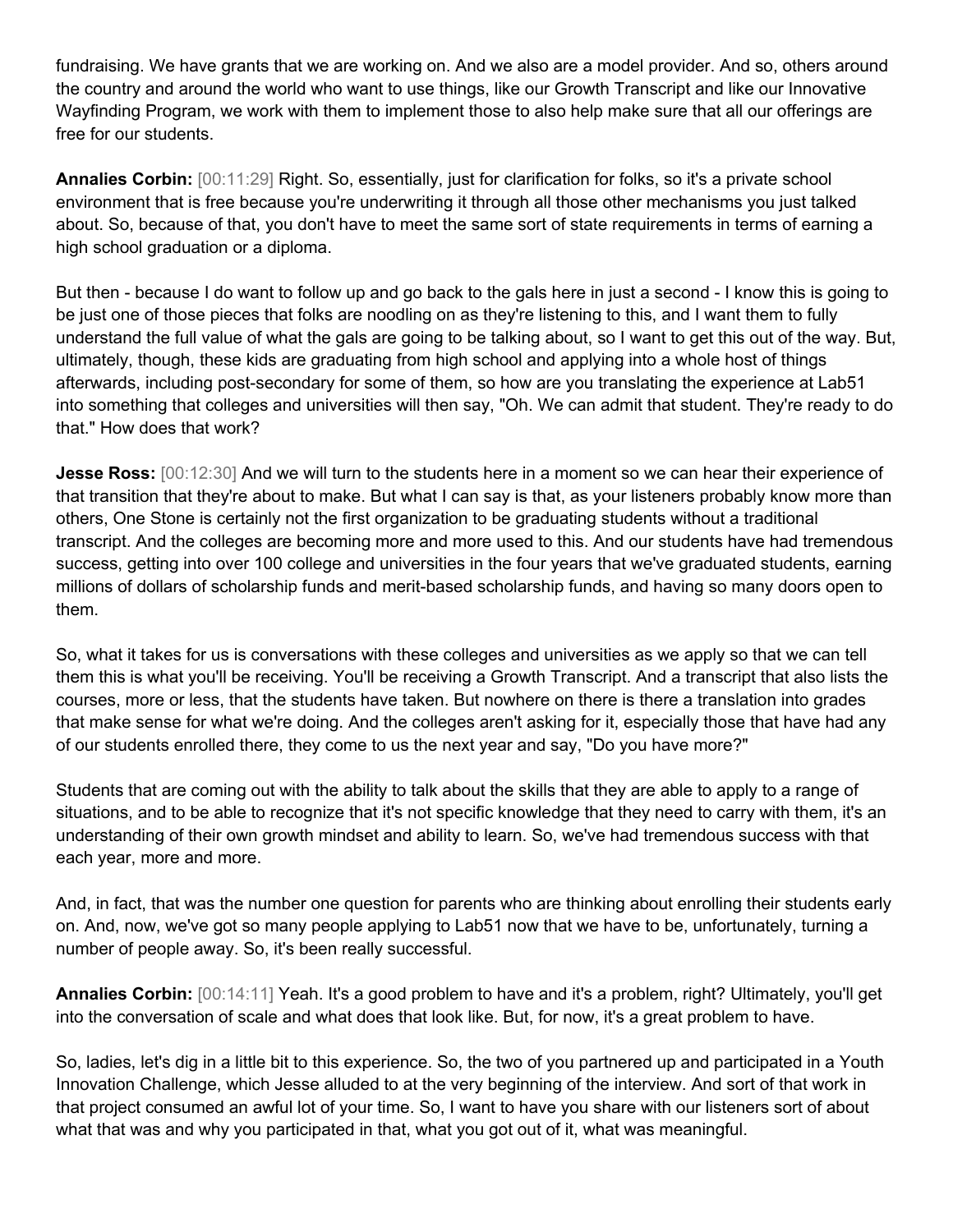And then, we're going to turn the conversation around and sort of ask you sort of about how some of those experiences then translates the way you think about your own future. So, let's start with a little bit about your Youth Innovation Challenge.

**Elani Waight:** [00:15:00] So, I'm actually the one who found out about the innovation challenge. I was looking for something very interesting, those folks were either entrepreneurship or business, that's what I'm very passionate about. And I found the Youth Innovation Challenge and I was like, "Oh, this is really cool". And I asked Saumya here to join me because I just thought it would be a really fun opportunity. And it sounded a lot like we, Design Labs, which we have here at One Stone, where you collaborate and then solve a problem in your community. And it was essentially that.

So, we were given numerous businesses who basically told us their problems in these little videos and we decided to pick one. We landed on Black Box VR, and their problem was essentially that they wanted a video game that could also be a fun and effective workout. So, we picked that problem and we came up with our game program.

**Annalies Corbin:** [00:16:00] So, you were taking a video game - just to clarify - basically making exercise fun.

**Elani Waight:** [00:16:08] Yes.

**Annalies Corbin:** [00:16:09] Because, you know, there are so many of us that are like, "Oh, not today," right?

**Saumya Sarin:** [00:16:13] Yeah. It was a virtual reality workout video game. So, it's kind of a mouthful, but it actually worked out really well. Because Elani is really, really into things like video games. And I'm kind of a little bit of a gym rat, so I am really into fitness and working out. So, we were able to really combine our interests, combine what we were good at in a way that really works out in the end.

**Annalies Corbin:** [00:16:42] Well, share with us a little bit, so you take on this challenge and you're doing this work, but what exactly is the work? What's the innovation that you're proposing? And then, what is that interaction with that business and industry partner? Because that's one of those things that, quite frankly, regular schools really, really struggle with, the whole how do I partner with industry in a meaningful way for my students, (A). And (B), students don't often really get an opportunity to truly interact in a meaningful way, and you did. So, share with us about that experience.

**Saumya Sarin:** [00:17:14] Yeah. So, we kind of follow Stanford's design thinking model, that is a really big part of One Stone's curriculum and what they do. So, Elani was very familiar with that from the beginning because she'd been here for a while. This is actually my first year at One Stone. I came in as a [inaudible], which is not usual, so I had never really had any experience with the design thinking process.

So, what we basically did is we took the problem and we tried to empathize with what our end user would have wanted. So, we went, "Okay. Imagine we are someone who maybe doesn't like working out and likes video games or really does like working out but doesn't like video games, how can we combine these in a way that makes it interesting to everyone?"

And then, we went through a brainstorming process that is called a sticky note throw down, where you just throw down any idea that you have, no matter how impossible it may seem, no matter how irrelevant it may seem on a sticky note for one minute, and then you just keep churning out ideas. And at the end, you look through all of them and go, "Oh, wait. Some of these are actually really, really good ideas."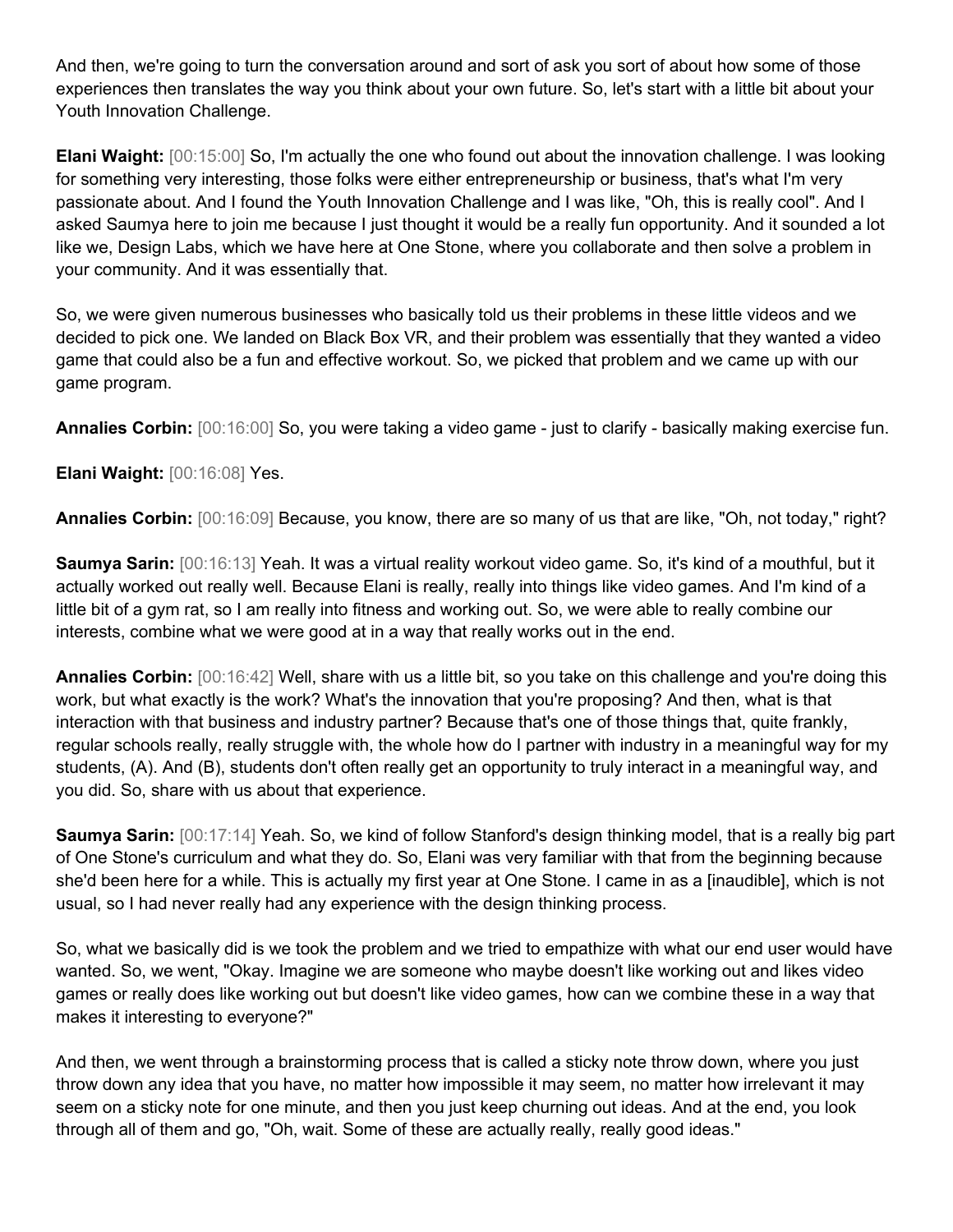And we landed on the idea of Lab Run, which is kind of a third-person game where you are watching yourself run from this mad scientist through a laboratory into the ocean, into a snow mountain. And your squat jumping to get over obstacles or jump over them. And you're doing all of these different exercises to help you run away from this mad scientist and get over these obstacles, which probably seemed wild when we first were looking at the problem, but it actually really worked out.

**Annalies Corbin:** [00:19:04] That's awesome. And I love the fact that, you know, we have to run from the mad scientist in this day and age. That's perfect. So, share with me a little bit about what happened next. Because you came up, you did the challenge, but this actually had legs, no pun intended, right? I mean, as I understand it, the company was really responsive and receptive to the ideas that you put forward. So, what did that sort of relationship and interaction look like beyond just the challenge itself?

**Saumya Sarin:** [00:19:34] We ended up getting an email from Black Box VR.

**Elani Waight:** [00:19:42] After we won.

**Saumya Sarin:** [00:19:42] After we won.

**Elani Waight:** [00:19:46] Just, like, congratulating us and how interested they were.

**Saumya Sarin:** [00:19:50] Yeah. And they basically told us that they were interested in implementing our idea into their business and interested in working with us to do so. We have yet to do that because we've been doing a lot of college applications and things like that. But, hopefully, we'll actually have the time soon to go and work with them on that.

**Annalies Corbin:** [00:20:14] That's very cool. So, Jesse, would you say that the experience that these ladies have at Lab51 is pretty typical or is this atypical?

**Jesse Ross:** [00:20:27] Yeah. Great. I mean, I realized, for your listeners, Lab51, I just want to explain real quick. We mentioned the design thinking process and, for us, we use this term 51 it, because we say that the first 50 ideas are the ones that everybody else has already had. And once you get to that 51st idea, you push through to something pretty original. And that's why we have Lab51. So, just to clarify that.

**Annalies Corbin:** [00:20:49] I love that.

**Jesse Ross:**  $[00:20:51]$  You know, what's interesting is there is nothing that is typical at One Stone because everything is personalized. Now, what we're hearing, though, is students who, through their time at One Stone, have been given the opportunity and encouragement to follow up on their interests, explore their passions, and then test those in the real world. That is very typical.

What that looks like is a lot of different things. For some students that might end up meaning that they are going to spend half their day at a local technical school getting their EMT certification, because they have been able to dive in and explore their passions and interests and then are saying, "Oh, I really want to do something more there." And we tell them, "Well, don't wait. You're ready for that now. You're ready to try this in a meaningful way in the real world now." And that is what is a through line through everybody's experience, thus giving the student opportunity after opportunity to take a lead, to amplify their voice.

And they can look like a lot of different things because this was an experience that you're hearing about here that was prompted by an outside of One Stone challenge. And for us, as an organization, we see the city, the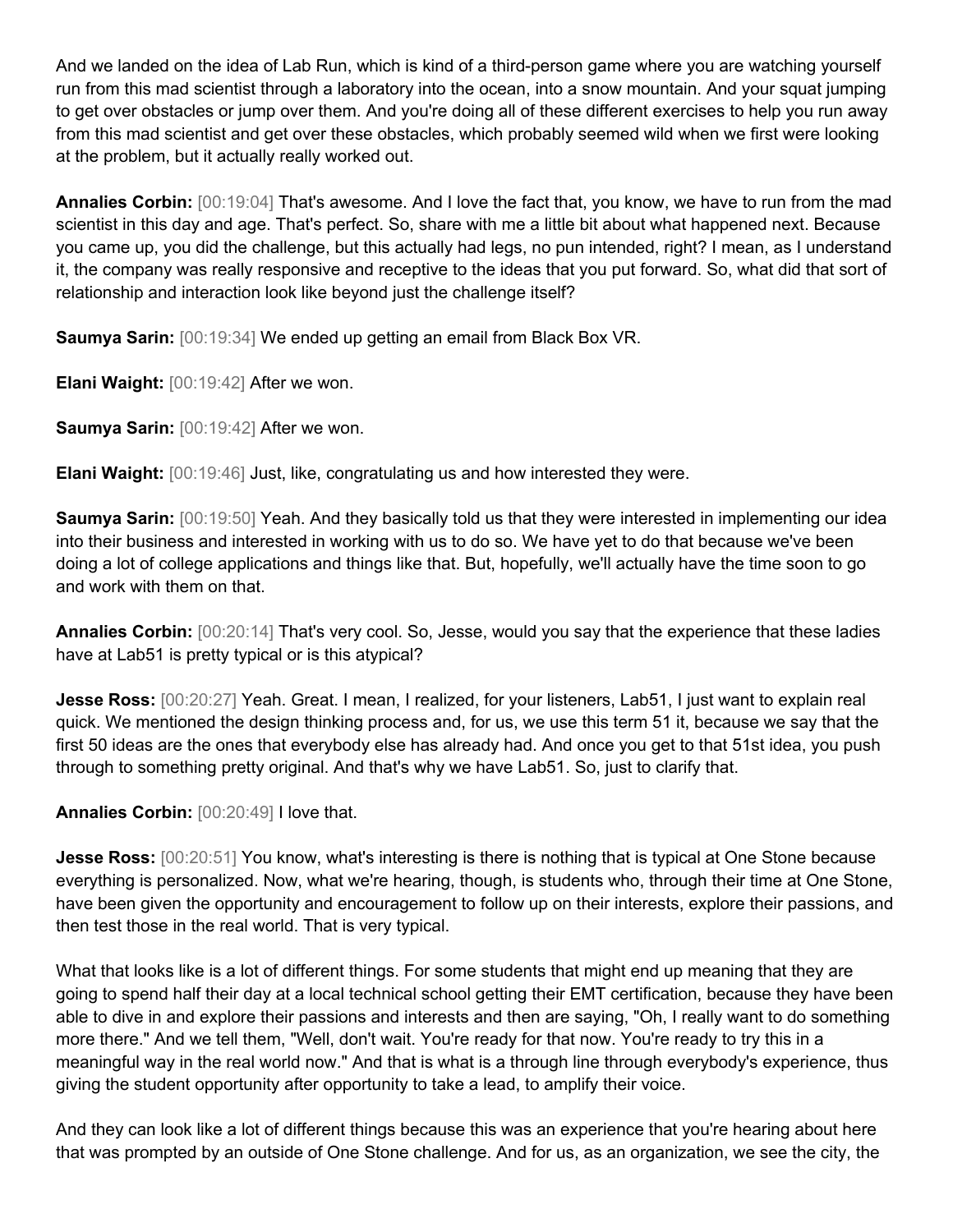world as our learning space. And that there's not any reason why we should say, "Well, that doesn't take place within our walls." Of course. You know, everything else we're doing, all of our design thinking challenges, which take about 40 percent of the week the students are engaged in those, are constantly involving community partners, challenges, and opportunities that originate outside of our space.

We work as a team. We're not teachers. We're coaches. Our role is to connect students and opportunities, students and resources, and then to get out of the way. And so, that is something that is typical of most students' experiences.

**Annalies Corbin:** [00:22:51] Yeah. I love that. So, ladies, if you spend about 40 percent of your time working on design challenges of some description or another, what are you doing with the other 60 percent of your time when you're there?

**Saumya Sarin:**  $[00:23:07]$  So, everyday of the week kind of looks different, which is why when people ask these questions, it's kind of a long answer sometimes. But we do things called Experiential Learning Opportunities or Experiences, which are, I guess, the closest thing we have to classes, I would say, and those can look like anything.

Like, last semester, I did one on Eastern Religions. And my end project was about right appropriation of those Eastern religions. I also did one last year - or not last year - last semester on using mathematical application to explain the existence of some social justice issues. So, mine was focused on fast fashion. But other people in those experiences did projects on totally different topics within that kind of sphere.

**Elani Waight:** [00:24:03] So, like, this semester I did coding geospatial data, where we coded a map and I ended up creating a map that showed all of the stolen artwork in the world, and why it was stolen, and how much it was valued. And then, right now I'm doing To The Stars, where we're focusing on just the galaxy and science. And right now, I'm going to be talking about the theories of white holes in the universe and theories surrounding them.

And, like, last semester I did, for example, Beating the Odds, which was a math course where we used gambling games to calculate the odds of winning the game or your odds of winning and if the game was fair. We ended up partnering in groups of people with creating a game that had fully fair odds. So, it was fair for the house and it is fair for the players. And it's really cool to do that. And we even got to do the math and show our math on how we make this fair and why it was fair.

**Annalies Corbin:** [00:25:23] That's really awesome. So, I'm just going to, like, pie in the sky here. So, you're a kiddo whose interest is in biomedical engineering, for example. That's just your passion. You want to create devices to help people be healthier or what not. And yet you need to walk away from some of these amazing projects that you get to engage in with a real robust understanding of calculus. Because when you go into postsecondary, you're going to have to do a fair amount of that.

So, help me understand, do you learn the calculus you need in the moment because you're working on a design challenge and a problem, as opposed to just going to calculus to learn calculus for the sake of learning calculus?

**Elani Waight:** [00:26:09] Well, you could end up using calculus and experience, it depends on your math level and expertise.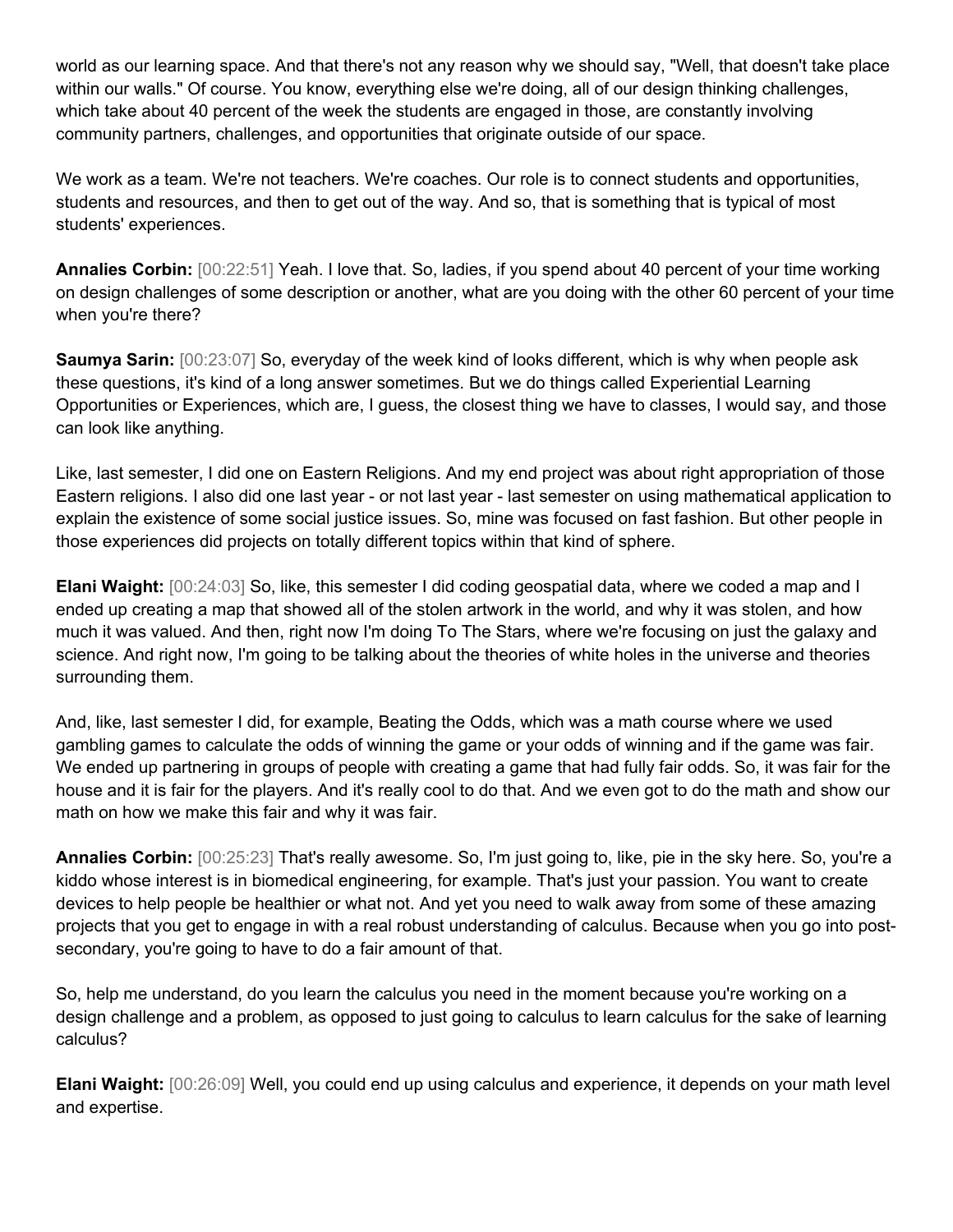**Saumya Sarin:** [00:26:15] It's a little bit of both. Almost every day, I think we have writing sprints and math sprints where we learn those typical math and reading kind of skills that you need to be able to do all these cool things. And then, when you're in those experiences, you sometimes will learn extra math that's specific to that topic. So, like when I was using the mathematical application to explain a lot of the issues of fast fashion, I learned a lot of math topics that were specific to that. I guesss, you learned a lot of math topics specific to the gambling one. So, it is a little bit of both.

And you also earn credits, like the typical Math, Science, English credits from those experiences. So, if you're in the equity - that was the name of mine - if you're in that social justice and math course, you can say, "Okay. My project is going to be more heavily math based, so that's what I'm going to count for my math credit." Whereas, another person in that same experience will say, "Mine is more social science-based, that's going to count towards my social science credit."

**Elani Waight:** [00:27:29] And then, just to clarify, when she's talking about math sprints and writing sprints, those are separate. They're not the whole experiences. They're really just like courses that we end up taking. And sometimes they're rotating every three weeks, sometimes they're longer. There's different levels as well. Some people may be in fractions, while some people may in be pre-calc, some will be in calculus, and some people are working on limits and ratios.

**Saumya Sarin:** [00:27:56] And those are even personable too. Like last semester, I took a math sprint that was entirely just deep diving into limits in calculus, which they can get super, super intense and in-depth and abstract, really. And this semester, my writing sprint is focused on using sensory imagery specifically. So, you can also take and kind of personalize the math and writing sprints to what you're really interested in and what your skillset is as well.

**Elani Waight:** [00:28:30] Like, I've done scientific writing where we have read scientific papers, and then wrote about them, and made sure that we really understood what we mean. And I've also taken poetry, which is what we're actually doing right now, where we're just writing poems about things around us and just getting really involved in that.

**Saumya Sarin:** [00:28:49] And all of those go back to the BLOB. So, the whole time we're doing this, we're looking at our BLOB and we're going, "Okay. What areas of the BLOB do I want to grow in and how are these experiences in these sprints that I'm taking going to help me get there?"

**Jesse Ross:** [00:29:04] Thank you. It was excellent explanations there. And I want to add on to what Saumya is describing about our BLOB, our Bold Learning Objectives, which is also a student record. It's our Growth Transcript. And one thing she's mentioning, which is so important to us, is that is collaboratively assessed. So, we ultimately feel that this should be something that the student owns and says, "This reflects where I am on this journey towards mastery on any of these skills." And that it also is something that you're able to use to target growth and to get feedback on. And it's not just something that a teacher says you earned a B, that's it, and then move on from.

And so, if it were the area of scientific inquiry or something like mindfulness, the process starts with a mentor saying to Saumya, "Okay. This semester, where do you feel you are on these?" Let's have you indicate that first. And then, I'm going to follow up and ask you to demonstrate in a portfolio presentation why you feel that you are advancing or proficient in that particular skill. And if you show me that evidence, that's great. And if it feels like not there yet in terms of evidence, then go back and see if you can find that evidence. And if not, then let's make that a goal for next time.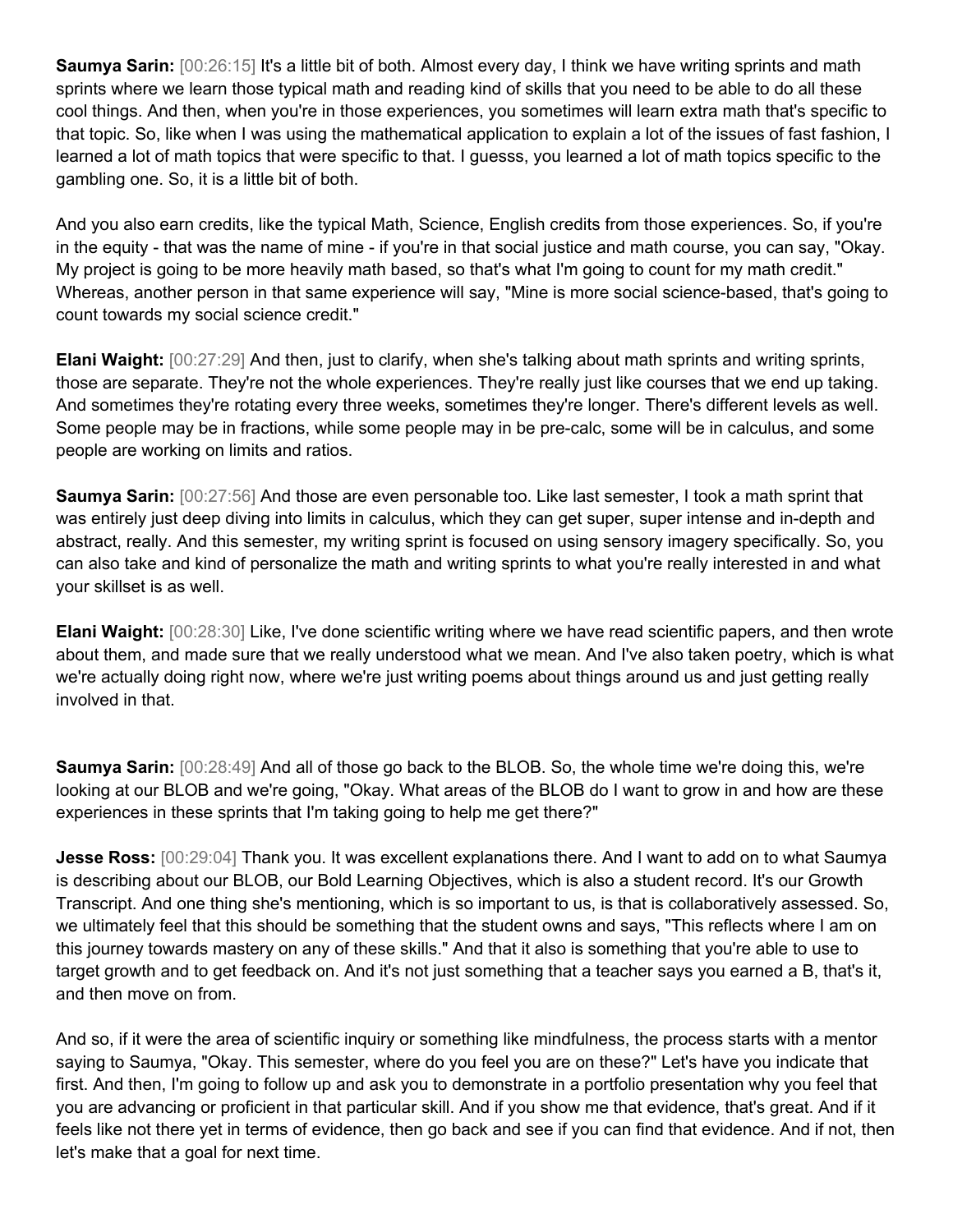And then, we, as coaches, also gather in a space - and we're actually able to do this now in a digital space, we're able to use an app to do some of this - to be able to say, "Yeah. I saw that. I saw Saumya using advancing mindfulness in this particular experience. It looked like this. It was in this context. And let's make sure that that's reflected in there." So, it's this, you know, very much collaborative, evolving assessment tool that, ultimately, hopefully, the student walks away with, with a strong sense of, not only where they are in these things, but what it looks like to grow in mindfulness. I think that's a tremendous skill in any of these areas.

**Annalies Corbin:** [00:31:03] Yeah. I completely agree. And there are so many aspects of this conversation that I love. I just can't say that enough. I mean, I was so drawn to One Stone's philosophy, and the programs, and the implementations that have come out of that just because it just feels so mission aligned to me.

And, also, just listening to the two of you talk about your experience, it's absolutely clear to anybody that listens that you loved the experience. You've gotten so much out of it. And I would argue probably so much more than you've found yourselves in it in a more of a traditional learning environment.

I always want to close the program recognizing that folks are going to have a million questions, and I hope that we can redirect them to Mr. Ross, and maybe even filter through the two of you, depending on what their questions are.

But I do want to circle back around about one last piece of the conversation, and that is really about this idea around human- centric design. Because as I'm listening to the two of you talk about your experience, you are living human-centric design. But I don't think that there are lots of folks out there in the world that really understand how that notion of human-centric design translates itself or finds itself fully and easily embedded into the world of learning.

So, Jesse, I'm going to start with you and then we'll ask the ladies to sort of close this concept. But what does that component of what happens within the One Stone ecosystem really mean to you?

**Jesse Ross:**  $[00:32:37]$  At a very high level, human-centric design is using empathy to solve problems and create opportunities. Well, for an individual learner, that's what life is. You know, real world experience is going out, encountering something, you know, a person, a story, an opportunity. And then, reflecting on that, deciding what's the best path forward for me to be able to grow as a human being. That's very broad and a bit abstract.

But I think, of course, when we pull that into an academic space, rather than that just being a project where students can engage in, the most important thing we can do with human-centric design and empathy is look inward and say, "Well, if we want learning experiences to be valuable for them to solve problems and create opportunities, then we need to use empathy." And the way we use empathy in the learning space is to turn to design thinking terms.

And our end user, in that case, is our students. What is your experience? What is it that you find thrilling and what is it that you find boring? And how do we turn you and help you co-create this experience with us? That is what we do with design thinking.

**Annalies Corbin:** [00:33:56] Yeah. Absolutely. I love that. Elani, what about for you?

**Elani Waight:** [00:34:01] To me, let's see. Human-centric design for me, is, I guess it's just such a common thing in my life now because of the way we learned it in classes. We had design labs - I don't think I ever really touched on that - where we just collaborate with students and we end up working towards a solution for a